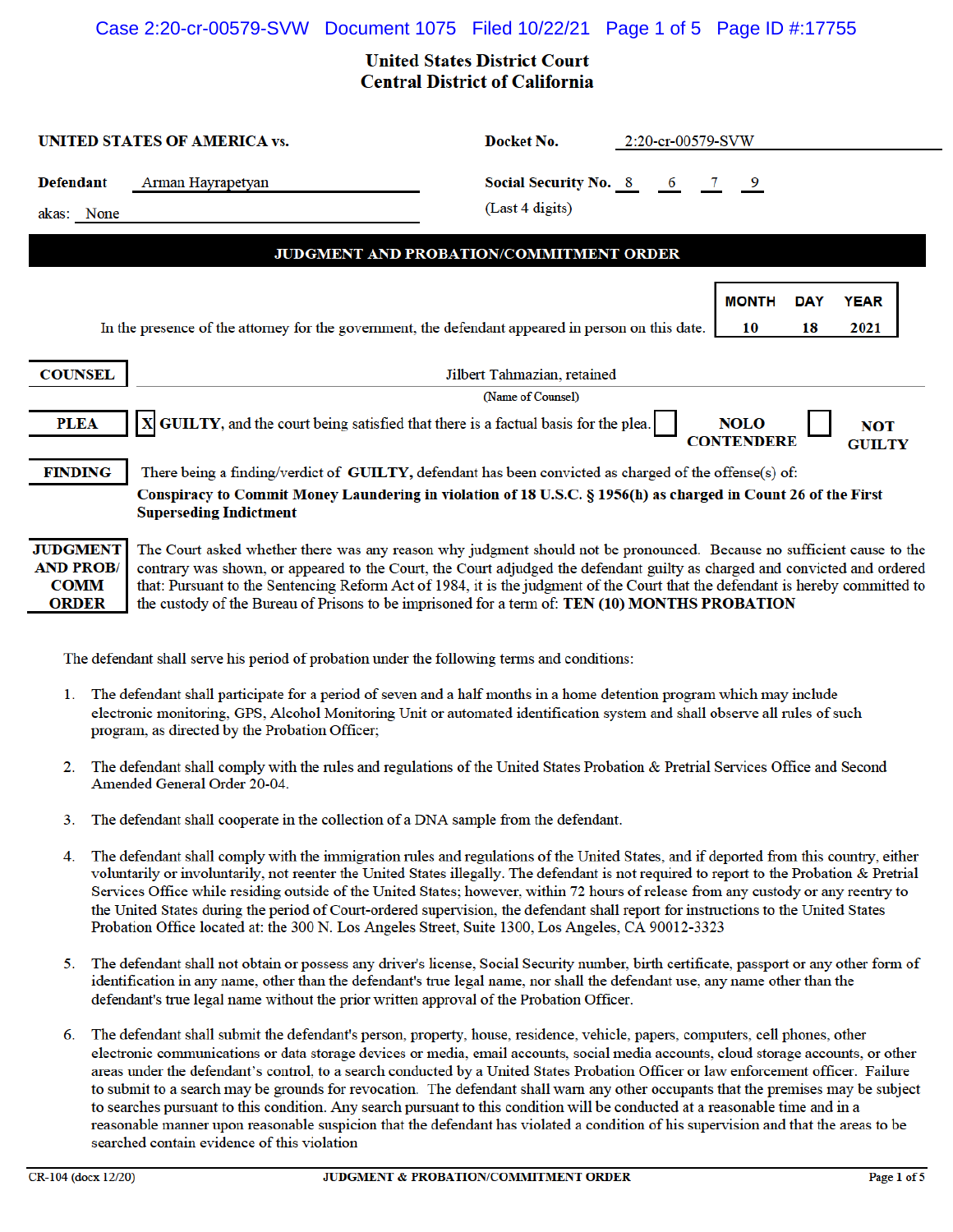# Case 2:20-cr-00579-SVW Document 1075 Filed 10/22/21 Page 2 of 5 Page ID #:17756

USA vs. Arman Hayrapetyan **Docket No.: 2:20-cr-00579-SVW** 

It is ordered that the defendant shall pay to the United States a special assessment of \$100, which is due immediately.

Pursuant to Guideline §5E1.2(a), all fines are waived as the Court finds that the defendant has established that he is unable to pay and is not likely to become able to pay any fine.

All remaining counts are dismissed.

Bond is exonerated.

In addition to the special conditions of supervision imposed above, it is hereby ordered that the Standard Conditions of Probation and Supervised Release within this judgment be imposed. The Court may change the conditions of supervision, reduce or extend the period of supervision, and at any time during the supervision period or within the maximum period permitted by law, may issue a warrant and revoke supervision for a violation occurring during the supervision period.

October 22, 2021

Date STEPHEN V. WILSON, U. S. District Judge

It is ordered that the Clerk deliver a copy of this Judgment and Probation/Commitment Order to the U.S. Marshal or other qualified officer.

Clerk, U.S. District Court

October 22, 2021

October 22, 2021<br>Filed Date By PM Cruz

The defendant must comply with the standard conditions that have been adopted by this court (set forth below).

### **STANDARD CONDITIONS OF PROBATION AND SUPERVISED RELEASE**

While the defendant is on probation or supervised release pursuant to this judgment: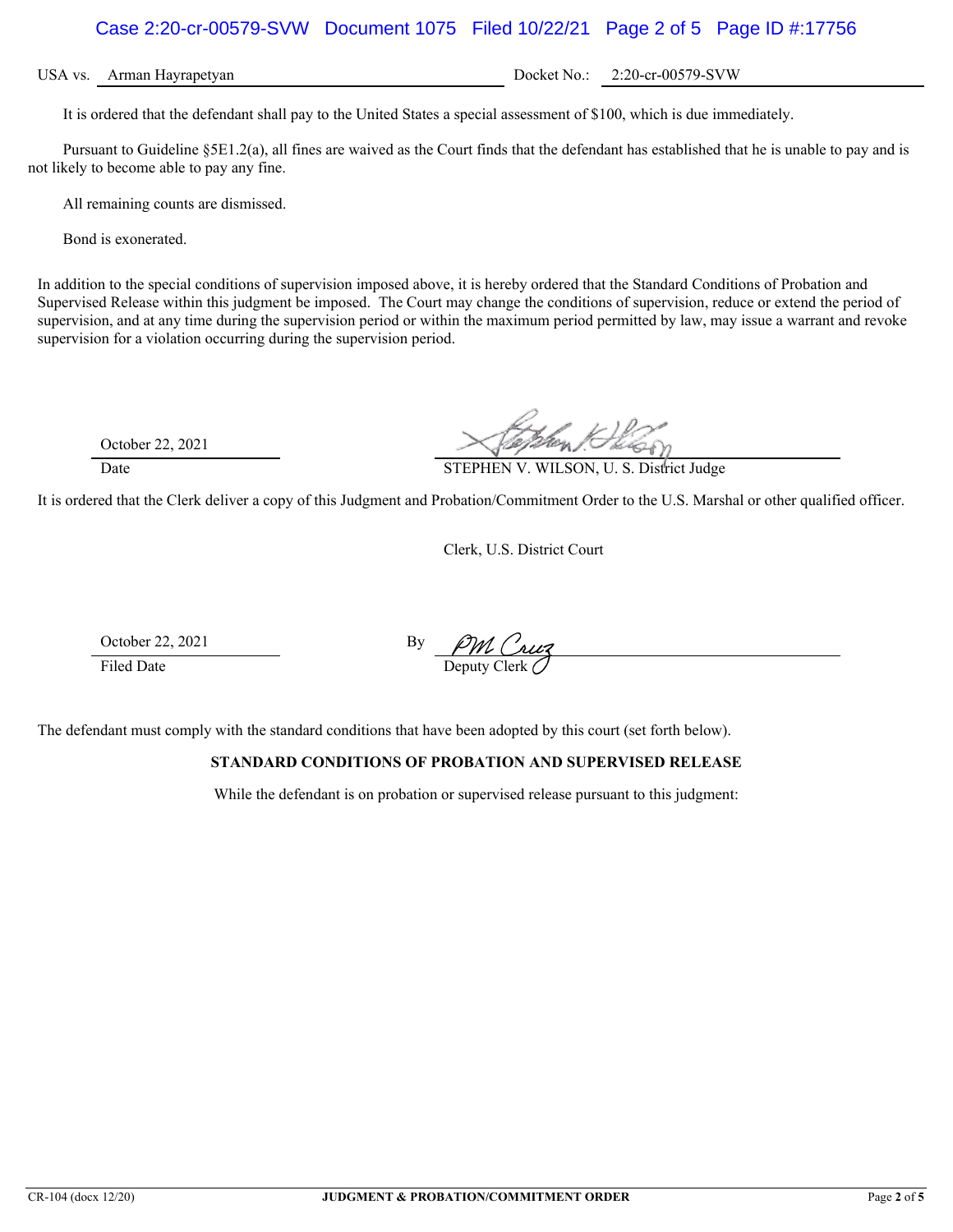USA vs. Arman Hayrapetyan **Docket No.: 2:20-cr-00579-SVW** 

- 1. The defendant must not commit another federal, state, or local crime;<br>
The defendant must report to the probation office in the federal The defendant must report to the probation office in the federal judicial district of residence within 72 hours of imposition of a sentence of probation or release from imprisonment, unless
- otherwise directed by the probation officer; 3. The defendant must report to the probation office as instructed by the court or probation officer;
- 4. The defendant must not knowingly leave the judicial district without first receiving the permission of the court or probation officer;
- 5. The defendant must answer truthfully the inquiries of the probation officer, unless legitimately asserting his or her Fifth Amendment right against self-incrimination as to new criminal conduct;
- 6. The defendant must reside at a location approved by the probation officer and must notify the probation officer at least 10 days before any anticipated change or within 72 hours of an unanticipated change in residence or persons living in defendant's residence;
- 7. The defendant must permit the probation officer to contact him or her at any time at home or elsewhere and must permit confiscation of any contraband prohibited by law or the terms of supervision and observed in plain view by the probation officer;
- 8. The defendant must work at a lawful occupation unless excused by the probation officer for schooling, training, or other acceptable reasons and must notify the probation officer at least ten days before any change in employment or within 72 hours of an unanticipated change;
- 9. The defendant must not knowingly associate with any persons engaged in criminal activity and must not knowingly associate with any person convicted of a felony unless granted permission to do so by the probation officer. This condition will not apply to intimate family members, unless the court has completed an individualized review and has determined that the restriction is necessary for protection of the community or rehabilitation;
- 10. The defendant must refrain from excessive use of alcohol and must not purchase, possess, use, distribute, or administer any narcotic or other controlled substance, or any paraphernalia related to such substances, except as prescribed by a physician;
- 11. The defendant must notify the probation officer within 72 hours of being arrested or questioned by a law enforcement officer;
- 12. For felony cases, the defendant must not possess a firearm, ammunition, destructive device, or any other dangerous weapon;
- 13. The defendant must not act or enter into any agreement with a law enforcement agency to act as an informant or source without the permission of the court;
- 14. The defendant must follow the instructions of the probation officer to implement the orders of the court, afford adequate deterrence from criminal conduct, protect the public from further crimes of the defendant; and provide the defendant with needed educational or vocational training, medical care, or other correctional treatment in the most effective manner.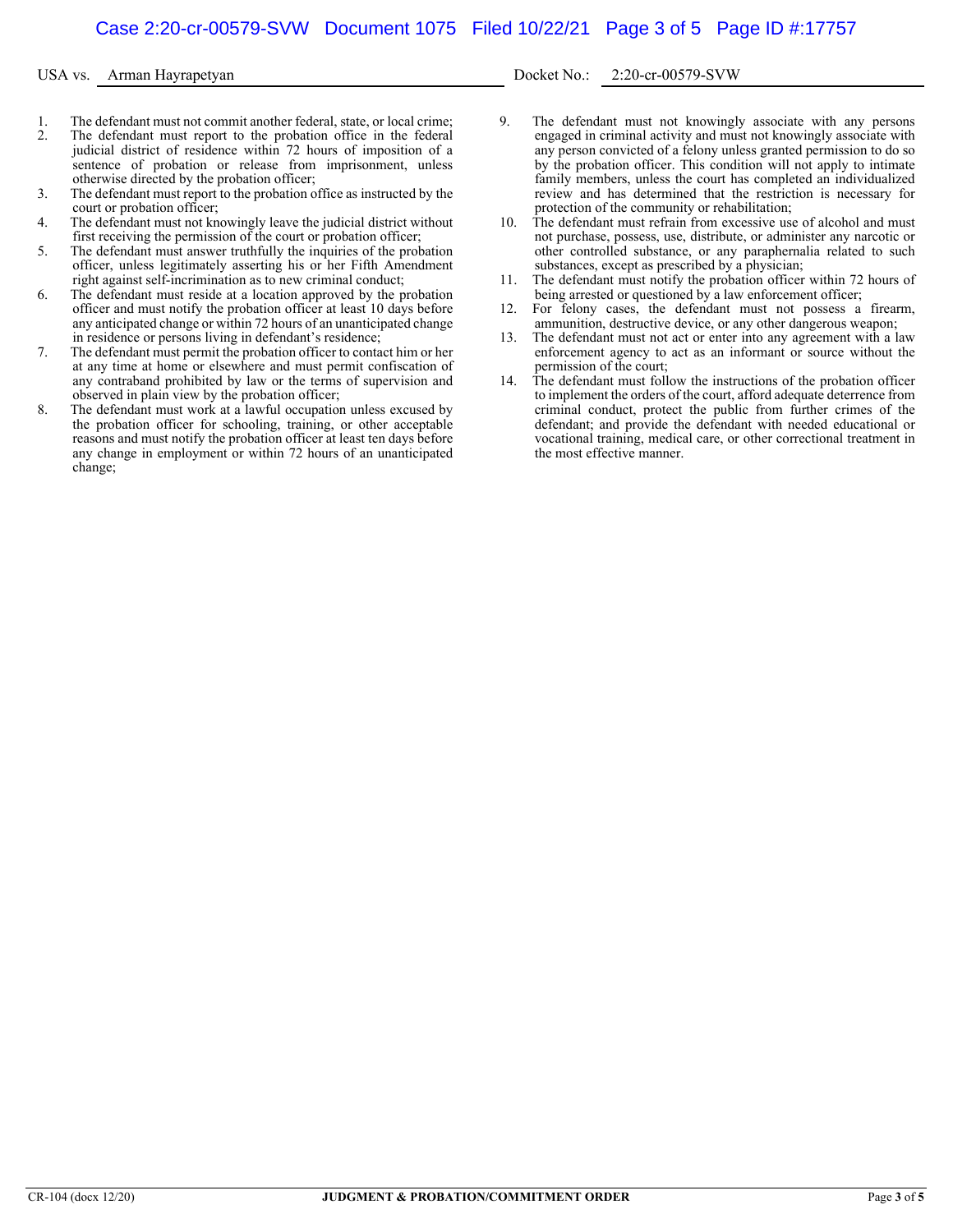USA vs. Arman Hayrapetyan Docket No.: 2:20-cr-00579-SVW

The defendant must also comply with the following special conditions (set forth below).

#### **STATUTORY PROVISIONS PERTAINING TO PAYMENT AND COLLECTION OF FINANCIAL SANCTIONS**

 The defendant must pay interest on a fine or restitution of more than \$2,500, unless the court waives interest or unless the fine or restitution is paid in full before the fifteenth (15th) day after the date of the judgment under 18 U.S.C. § 3612(f)(1). Payments may be subject to penalties for default and delinquency under 18 U.S.C. § 3612(g). Interest and penalties pertaining to restitution, however, are not applicable for offenses completed before April 24, 1996. Assessments, restitution, fines, penalties, and costs must be paid by certified check or money order made payable to "Clerk, U.S. District Court." Each certified check or money order must include the case name and number. Payments must be delivered to:

 United States District Court, Central District of California Attn: Fiscal Department 255 East Temple Street, Room 1178 Los Angeles, CA 90012

or such other address as the Court may in future direct.

 If all or any portion of a fine or restitution ordered remains unpaid after the termination of supervision, the defendant must pay the balance as directed by the United States Attorney's Office. 18 U.S.C. § 3613.

 The defendant must notify the United States Attorney within thirty (30) days of any change in the defendant's mailing address or residence address until all fines, restitution, costs, and special assessments are paid in full. 18 U.S.C. § 3612(b)(l)(F).

 The defendant must notify the Court (through the Probation Office) and the United States Attorney of any material change in the defendant's economic circumstances that might affect the defendant's ability to pay a fine or restitution, as required by 18 U.S.C. § 3664(k). The Court may also accept such notification from the government or the victim, and may, on its own motion or that of a party or the victim, adjust the manner of payment of a fine or restitution under 18 U.S.C. § 3664(k). See also 18 U.S.C. § 3572(d)(3) and for probation 18 U.S.C.  $§$  3563(a)(7).

Payments will be applied in the following order:

- 1. Special assessments under 18 U.S.C. § 3013;
- 2. Restitution, in this sequence (under  $18 \text{ U.S.C. }$  § 3664(i), all nonfederal victims must be paid before the United States is paid):
	- Non-federal victims (individual and corporate), Providers of compensation to non-federal victims,
	- The United States as victim;
- 3. Fine;
- 4. Community restitution, under 18 U.S.C. § 3663(c); and
- 5. Other penalties and costs.

### **CONDITIONS OF PROBATION AND SUPERVISED RELEASE PERTAINING TO FINANCIAL SANCTIONS**

 As directed by the Probation Officer, the defendant must provide to theProbation Officer: (1) a signed release authorizing credit report inquiries; (2) federal and state income tax returns or a signed release authorizing their disclosure and (3) an accurate financial statement, with supporting documentation as to all assets, income and expenses of the defendant. In addition, the defendant must not apply for any loan or open any line of credit without prior approval of the Probation Officer.

 When supervision begins, and at any time thereafter upon request of the Probation Officer, the defendant must produce to the Probation and Pretrial Services Office records of all bank or investments accounts to which the defendant has access, including any business or trust accounts. Thereafter, for the term of supervision, the defendant must notify and receive approval of the Probation Office in advance of opening a new account or modifying or closing an existing one, including adding or deleting signatories; changing the account number or name, address, or other identifying information affiliated with the account; or any other modification. If the Probation Office approves the new account, modification or closing, the defendant must give the Probation Officer all related account records within 10 days of opening, modifying or closing the account. The defendant must not direct or ask anyone else to open or maintain any account on the defendant's behalf.

 The defendant must not transfer, sell, give away, or otherwise convey any asset with a fair market value in excess of \$500 without approval of the Probation Officer until all financial obligations imposed by the Court have been satisfied in full.

These conditions are in addition to any other conditions imposed by this judgment.